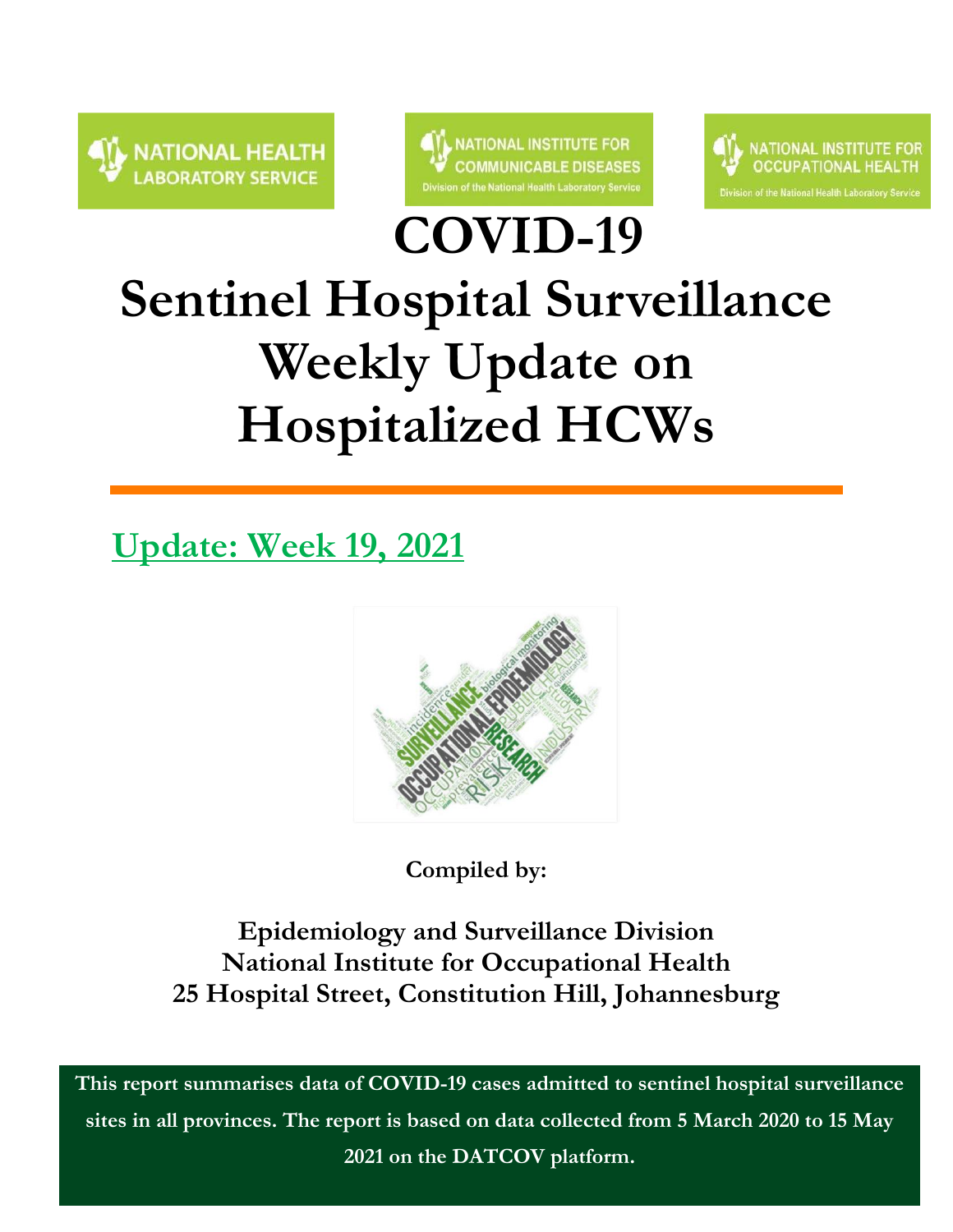### **HIGHLIGHTS**

- As of 15 May 2021, 7033 (3.5%) of the 201480 COVID-19 hospital admissions recorded on the DATCOV surveillance database, were health care workers (HCWs), reported from 643 facilities in all nine provinces of South Africa. Among 2315/7033 (32.8%) HCWs with available data on type of work, 1367/2315 (58.9%) were nurses, 517/2315 (22.3%) porters or administrators, 192/2315 (8.6%) allied HCWs, 157/2315 (6.9%) doctors, 56/2315 (2.4%) paramedics, and 24/2315 (1.0%) were laboratory scientists.
- There was an increase of 156 new HCW admissions since week 14 of 2021.
- There were 2364 (33.6%) and 4669 (66.4%) admissions reported in the public and private sector, respectively.
- The majority of HCW admissions (5905/7033; 84.0%) were recorded in four provinces, with the highest number 2295/7033 (32.6%) reported in Gauteng, followed by 1799/7033 (25.6%) in KwaZulu-Natal, 991/7033 (14.1%) in Eastern Cape and 820/7033 (11.7%) in Western Cape provinces. The median age of COVID-19 admissions among HCWs was 49 years (interquartile range [IQR] 39–57). There were 1268 (18.4%) admissions in HCW 60 years and older (Figure 4). Among admitted HCWs with COVID-19, 4810 (69.9%) were female.
- The prevalence of comorbid diseases among HCW was 3064/5799 (52.8%). Among the 5799 HCWs who had reported a comorbid condition, the most commonly reported comorbid conditions were hypertension (2085/5799; 35.9%) and diabetes (1349/5799; 23.3%). There were 5.5% (321/5799) of HCWs that were HIV positive, 5.9% (345/5799) were obese, 0.8% (49/5799) had active tuberculosis (TB) and 0.9% (52/5799) reported a previous history of TB.
- A total of 1159 (16.5%) HCW admissions were ever treated in ICU, of these 704 (60.7%) were treated with oxygen, 401 (34.6%) were treated on ventilation and 241 (34.2%) received both treatments. Of the 7033 HCW admissions, 6091 (86.6%) were discharged alive, 102 (1.5%) transferred out to either higher level care or stepdown facilities, 789 (11.2%) HCWs had died and 51 (0.7%) were currently in hospital. The majority of deaths among HCWs admitted with COVID-19, were reported in Kwa-Zulu Natal (222, 28.1%), followed by Gauteng (205, 26.0%) and 174 (22.1%) from Eastern Cape provinces. Of the HCWs who died, 513 (68.1%) had comorbid disease reported and 265 (35.2%) had more than one reported comorbidity. Among HCWs with known in-hospital outcome the case fatality ratio was 11.7% (789/6880).

## **Methods**

DATCOV hospital surveillance for COVID-19 admissions, was initiated on the 1 April 2020. Data are submitted by public and private hospitals that have agreed to report COVID-19 admissions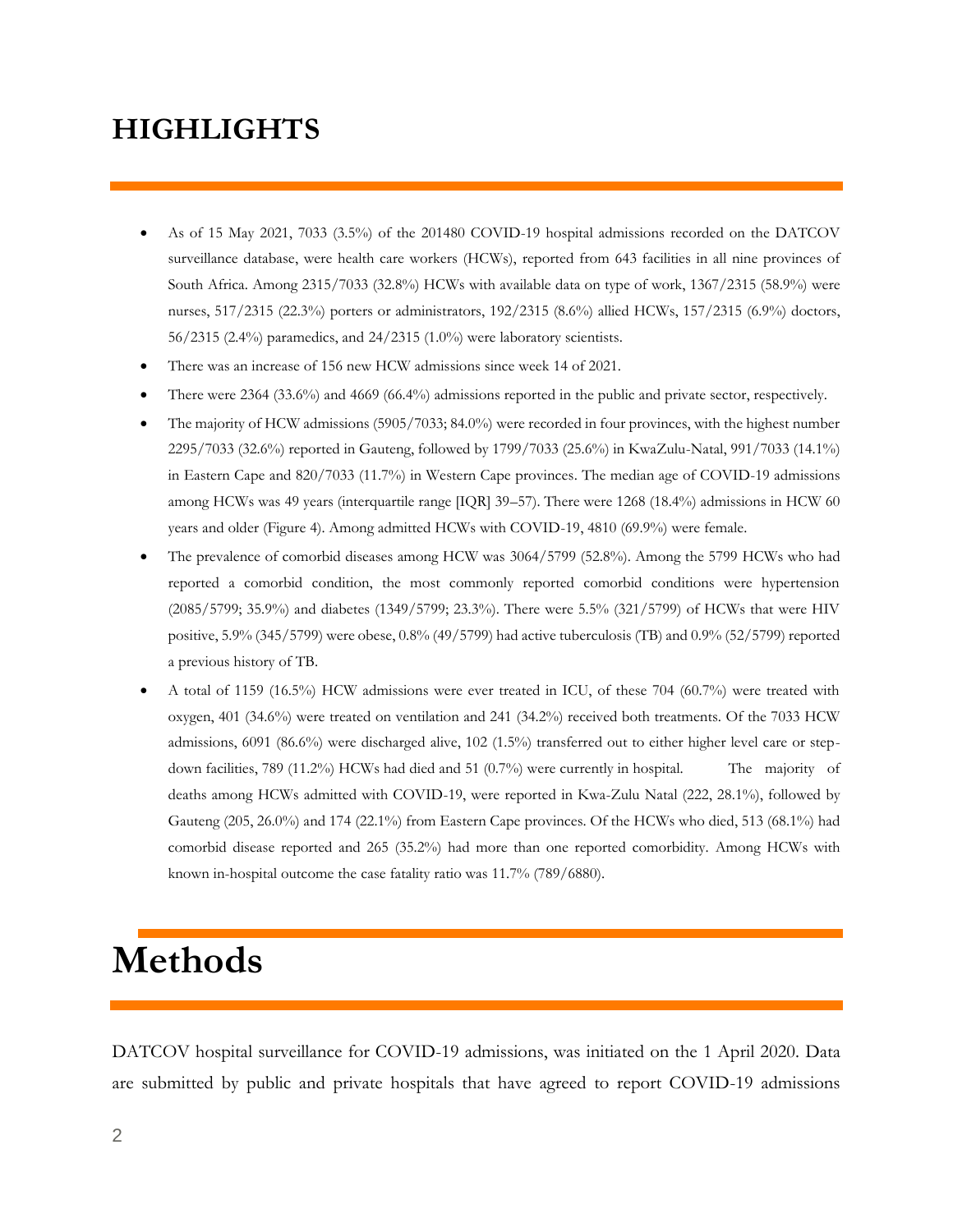through DATCOV surveillance in all nine provinces of South Africa (Table 1). A COVID-19 case was defined as a person with a positive reverse transcriptase polymerase chain reaction (RT-PCR) assay for SARS-CoV-2 who was admitted to hospital. All hospitalized patients who were noted to be doctors, nurses, allied health care workers, laboratory staff, porters and administrative staff were captured as health care workers (HCWs). HCWs included in this surveillance report were from 20 to 79 years old, the age group of almost all HCWs in South Africa. The age group was also applied in the non-HCWs to make the two group comparable. An individual was defined as having severe disease if treated in high care or intensive care unit (ICU) or ventilated or diagnosed with acute respiratory distress syndrome (ARDS).

Data on all COVID-19 admissions are received from all private and public hospitals nationally, in all nine provinces. As new hospitals join the surveillance system, they retrospectively captured all admissions recorded. As of 15 May 2021, a total of 643 facilities, 392 from public sector and 251 from private sector, submitted data on hospitalized patients with COVID-19 (Table 1).

| Provinces     | Public | Private |
|---------------|--------|---------|
| Eastern Cape  | 85     | 18      |
| Free State    | 35     | 20      |
| Gauteng       | 38     | 91      |
| KwaZulu-Natal | 69     | 45      |
| Limpopo       | 41     |         |
| Mpumalanga    | 31     | 9       |
| North West    | 17     | 12      |
| Northern Cape | 17     | 8       |
| Western Cape  | 59     | 41      |
| South Africa  | 392    | 251     |

**Table 1: Number of hospitals reporting data on COVID-19 admissions by province and healthsector, South Africa, 5 March 2020 –15 May 2021**

## **Results**

From 5 March 2020 to 15 May 2021, there was a total of 7033/201480 (3.5%) COVID-19 admissions among HCWs. Of these admissions, 2364 (33.6%) and 4669 (66.4%) were reported in the public and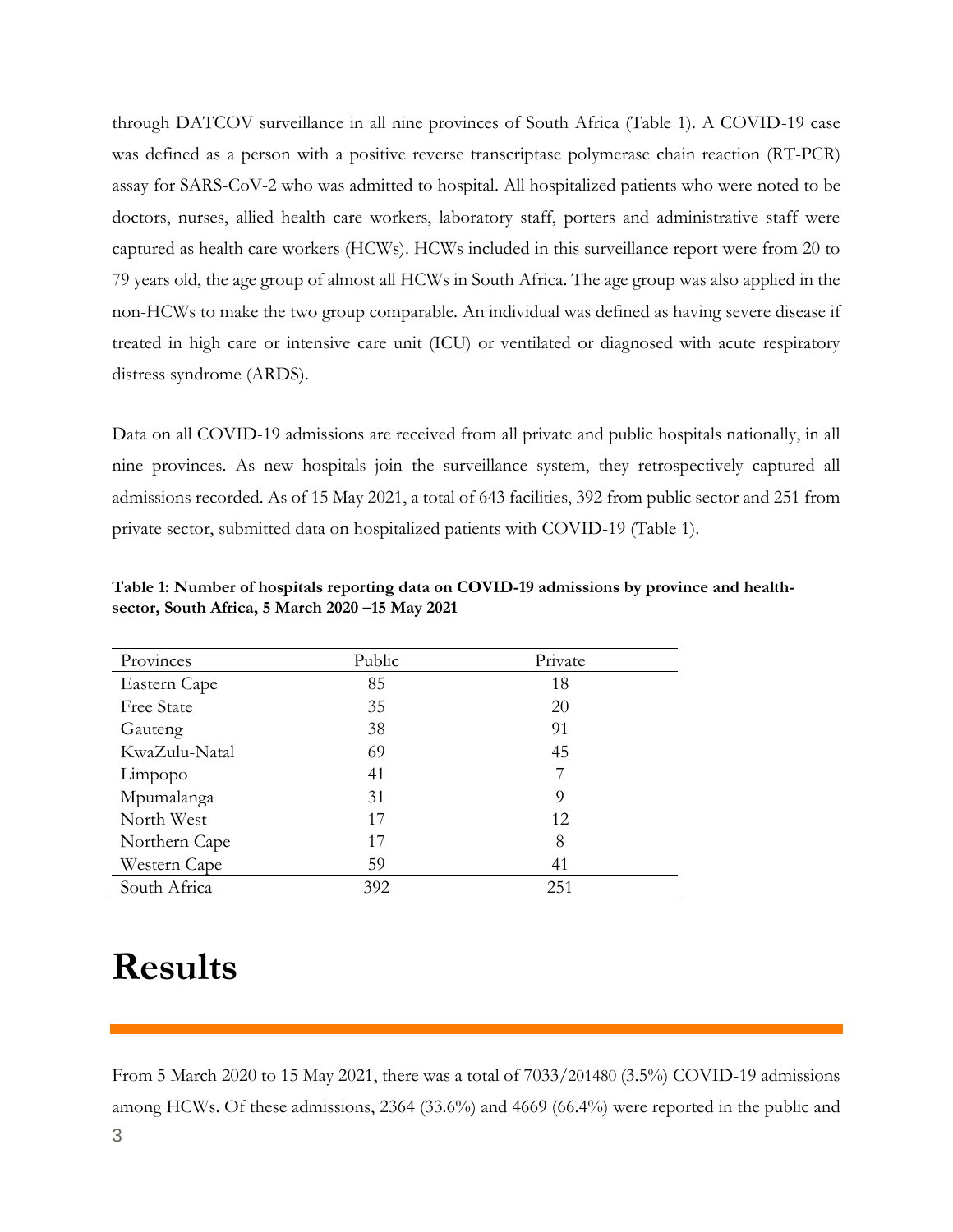private sector, respectively (Figure 1). The majority of HCW admissions (5905/7033; 84.0%) were recorded in four provinces, with the highest number 2295/7033 (32.6%) reported in Gauteng, followed by 1799/7033 (25.6%) in KwaZulu-Natal, 991/7033 (14.1%) in Eastern Cape and 820/7033 (11.7%) in Western Cape provinces (Figure 1).



#### **Figure 1: Number of reported COVID-19 admissions among HCWs by province and health-sector, South Africa, 5 March 2020 –15 May 2021 (n=7033)**

HCW admissions peaked in week 28 during the first wave of the pandemic and in week 1 of 2021 during the second wave, and then gradual decrease was observed (Figure 2).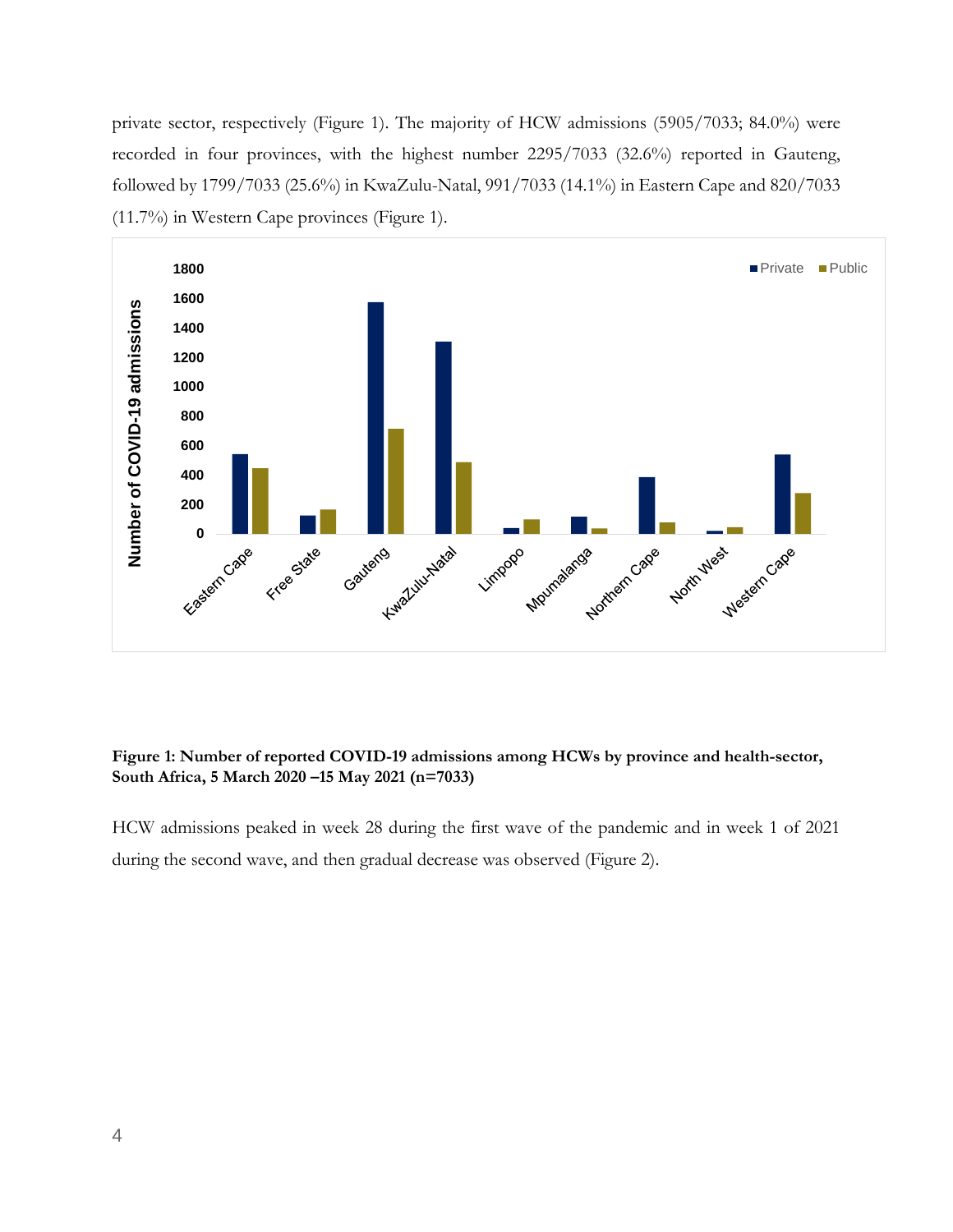

**Figure 2: Number of reported COVID-19 admissions among HCWs by epidemiologic week of diagnosis and health-sector, South Africa, 5 March 2020 –15 May 2021 (n=7033)**

The numbers of HCW admissions were highest in Gauteng, KwaZulu-Natal and Eastern Cape during the first wave, and highest in Gauteng, KwaZulu-Natal and Western Cape during the second wave. The peak in the number of HCW admissions was lower in the second wave compared to the first wave for all provinces except Western Cape (Figure 3).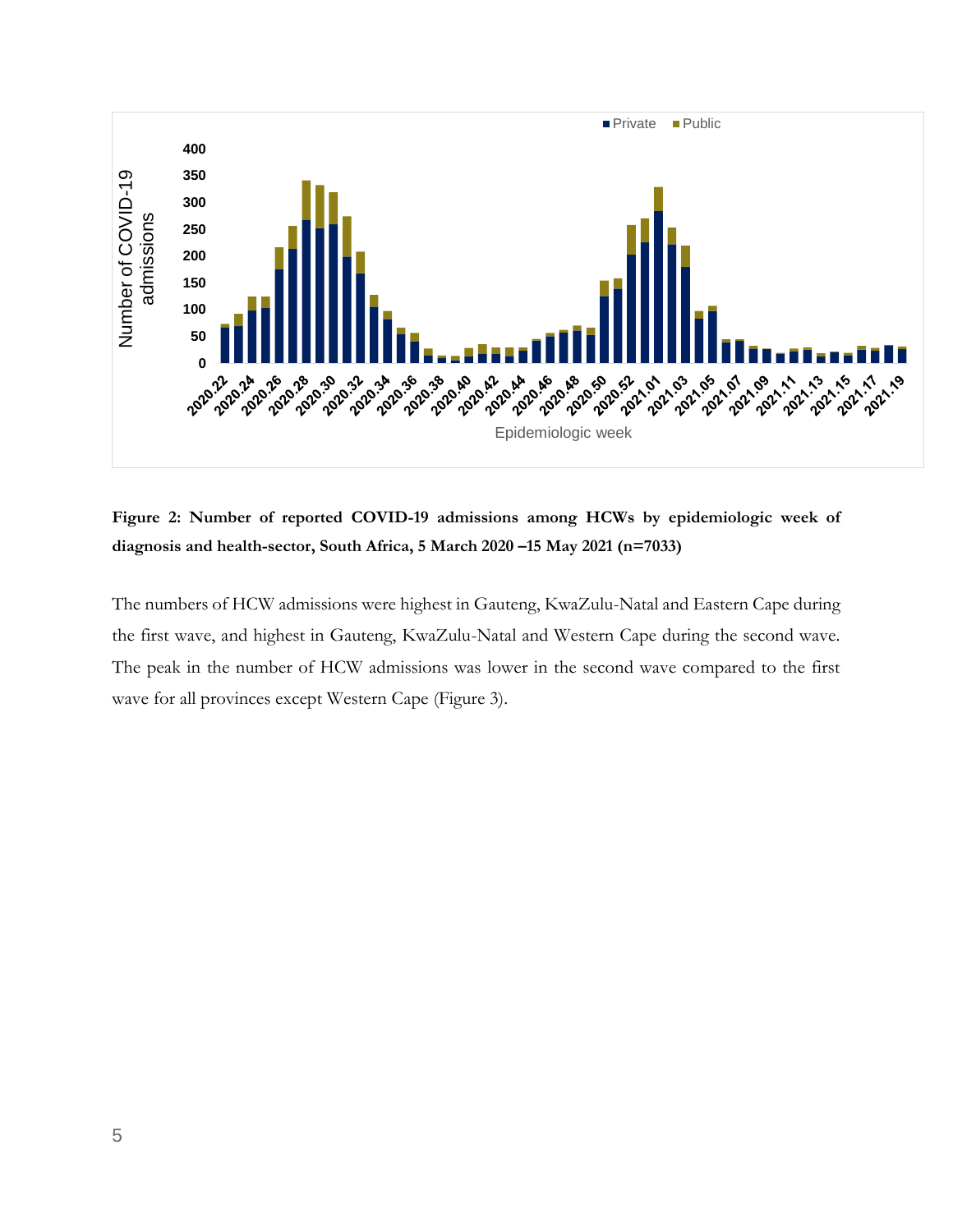

**Figure 3: Number of reported COVID-19 admissions among HCWs by epidemiologic week of diagnosis and provinces, South Africa, 5 March 2020 – 15 May 2021 (n=7033)**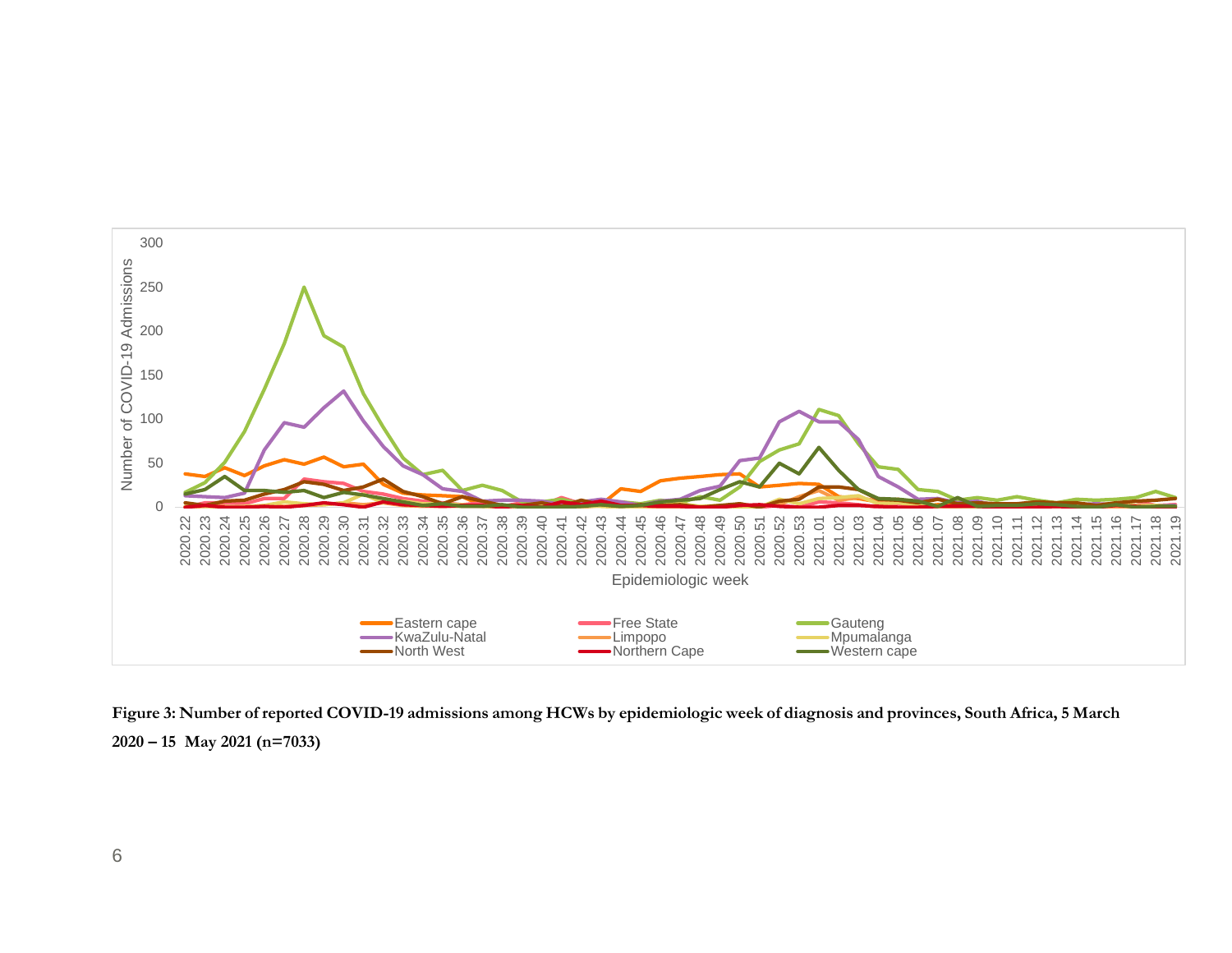# **Demographic and clinical characteristics of HCWs admitted with COVID-19, South Africa, 5 March 2020 –15 May 2021**

The median age of COVID-19 admissions among HCWs was 49 years (interquartile range [IQR] 39– 57). There were 1319 (18.8%) admissions in HCW 60 years and older (Figure 4). Among admitted HCWs with COVID-19, 4900 (69.7%) were female. The sex ratio varied by age group with females more common than males in all age groups (Figure 4). Among the 4900 female admissions, 130 (2.7%) were pregnant.

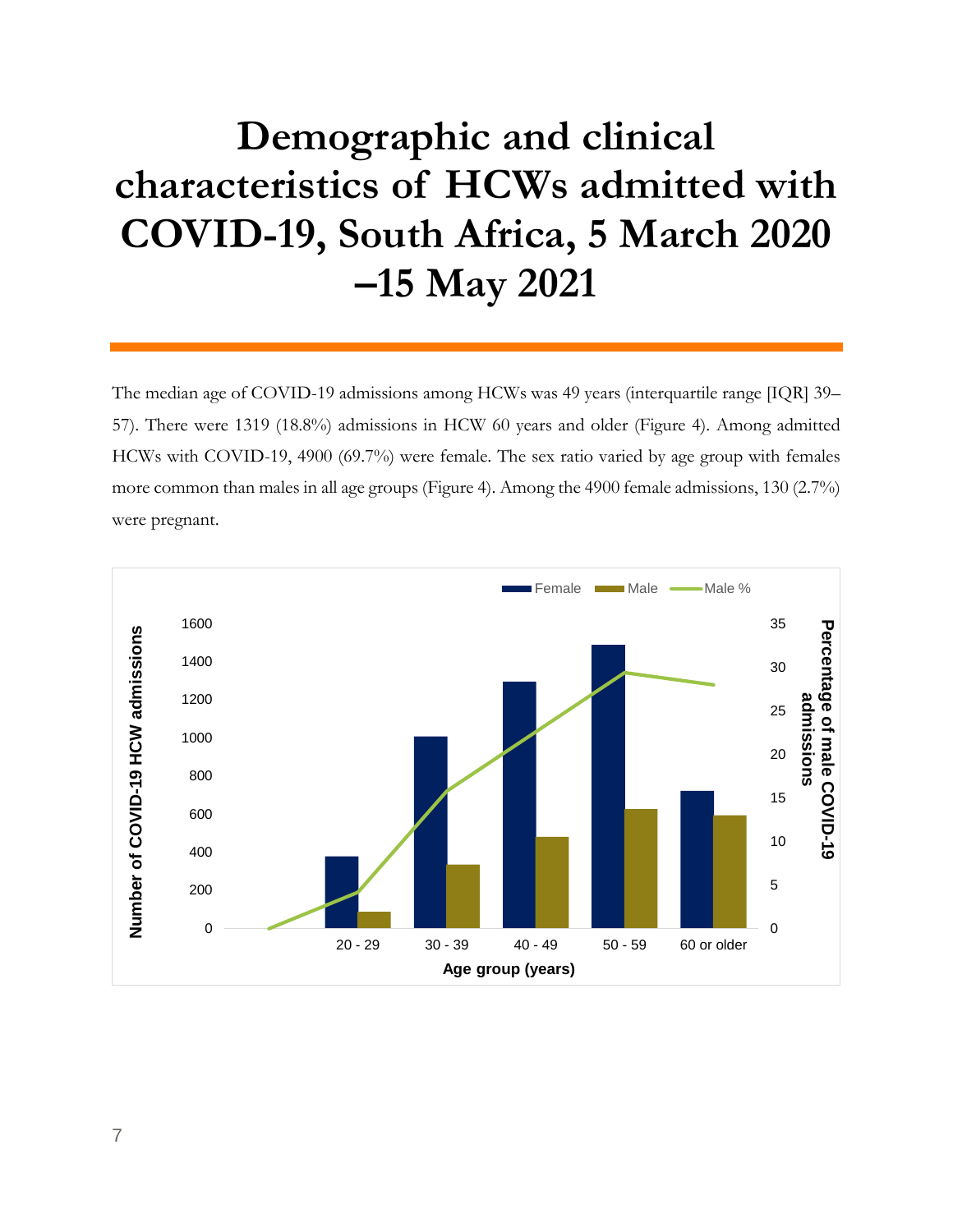### **Figure 4: Number of reported HCW admitted with COVID-19 by age, gender and percentage of males, South Africa, 5 March 2020 –15 May 2021 (n=7033)**

The prevalence of comorbid diseases among HCW was 3064/5799 (52.8%). Among the 5799HCWs who had reported a comorbid condition, the most commonly reported comorbid conditions were hypertension (2085/5799; 35.9%) and diabetes (1349/5799; 23.3%). There were 5.5% (321/5799) of HCWs that were HIV positive, 5.9% (345/5799) were obese, 0.8% (49/5799) had active tuberculosis (TB) and 0.9% (52/5799) reported a previous history of TB. (Table 2).

| Comorbid disease*                | Frequency (n) | Percentage $(\frac{0}{0})$ |
|----------------------------------|---------------|----------------------------|
| Hypertension                     | 2085          | 35.9                       |
| Diabetes mellitus                | 1349          | 23.3                       |
| Chronic cardiac disease          | 116           | 2.0                        |
| Chronic pulmonary disease/Asthma | 388           | 6.7                        |
| Chronic renal disease            | 33            | 0.6                        |
| Malignancy                       | 32            | 0.5                        |
| НIV                              | 321           | 5.5                        |
| Active tuberculosis              | 49            | 0.8                        |
| Previous history of tuberculosis | 52            | 0.9                        |
| Obesity                          | 345           | 5.9                        |

**Table 2: The number and prevalence of comorbid diseases in HCW admitted with COVID-19, South Africa, 5 March 2020 –15 May 2021 (n=5799)** 

\* Multiple comorbid conditions would be counted more than once so the total number may be more than the total number

of individuals reporting comorbid conditions

### **Severity**

A total of 1159 (16.5%) HCW admissions were ever treated in ICU, of these 704 (60.7%) were treated with oxygen, 401 (34.6%) were treated on ventilation and 241 (34.2%) received both treatments. The mean age of patients who received oxygen or ventilation as an intervention (51.8 years) was significantly older than those who did not receive oxygen or ventilation intervention (46.1 years) (p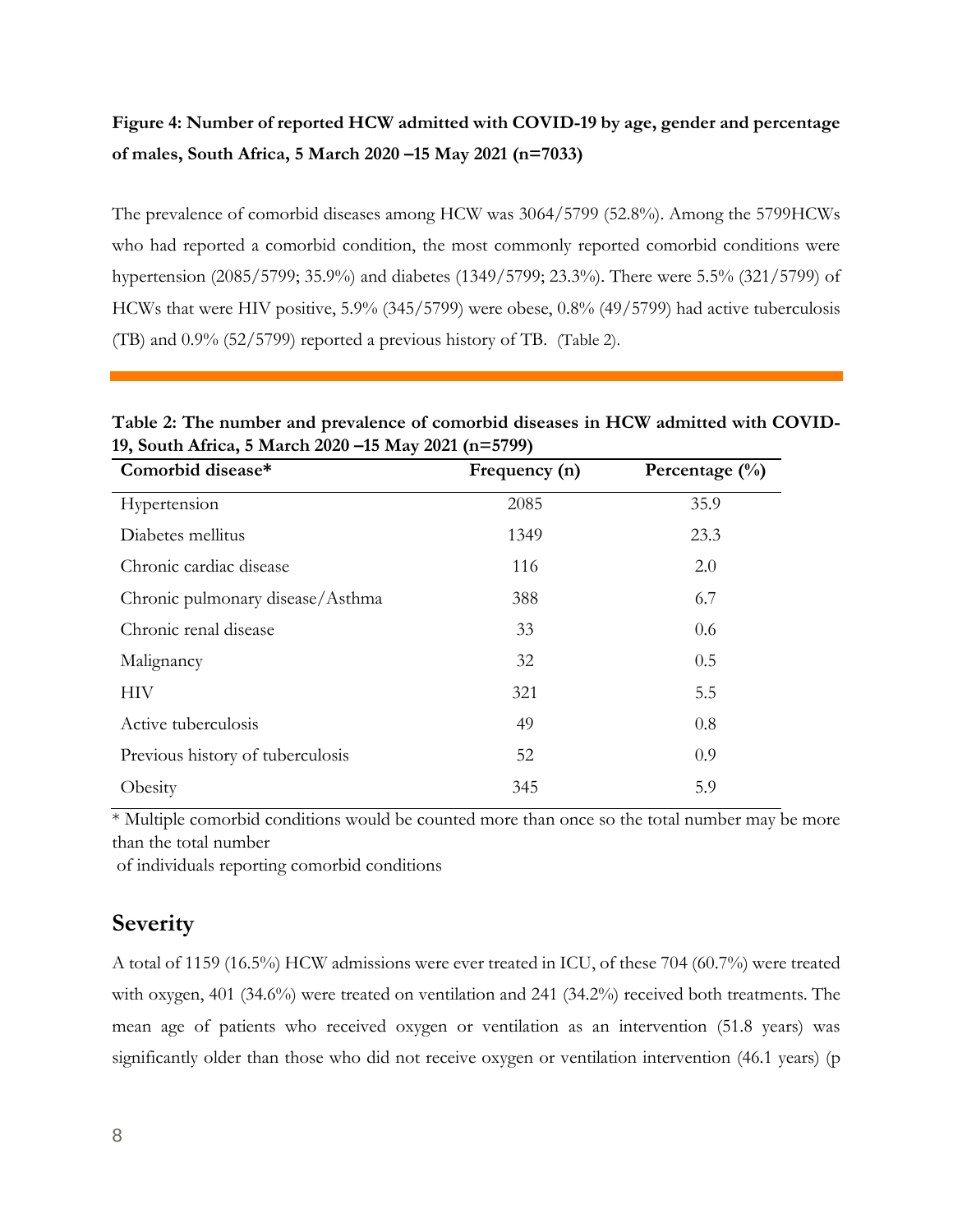$\leq 0.0001$ ). Of the all HCW admissions treated with oxygen or ventilation, 657/2825 (23.3%) had more than one comorbid disease ( $p \leq 0.001$ ).

#### **Outcomes**

Of the 7033 HCW admissions, 6091 (86.6%) were discharged alive, 102 (1.5%) transferred out to either higher level care or step-down facilities, 789 (11.2%) HCWs had died and 51 (0.7%) were currently in hospital. The case fatality ratio (CFR) of HCWs with known in-hospital outcome reported to DATCOV was 11.7% (789/6880) compared to a CFR of 23.5% (46118/196397) among non-HCW admissions ( $p$ <0.001) (Figure 5).



### **Figure 5. Number of reported COVID-19 deaths among admitted HCW by epidemiologic week in private and public sector, South Africa, 5 March –15 May 2021.**

**Please note that the mortality data presented was based on available information from sentinel hospitals as of 13 March 2021, thus not all deaths that occurred during the reporting period nationally are included. Deaths that were subsequently confirmed not be of a HCW were removed from the data set**.

The majority of deaths among HCWs admitted with COVID-19, were reported in Kwa-Zulu Natal  $(222, 28.1\%)$ , followed by the Gauteng 205  $(26.0\%)$  and 174  $(22.1\%)$  from Eastern Cape provinces. Three hundred and forty-five (43.7%) of the deaths were recorded among HCWs aged 60 years and older. The median age of those who died was  $58 \text{ (IQR } 50 - 65)$  years compared to  $48 \text{ (IQR } 38 - 56)$ years for those who were still alive. Four hundred and sixty-eight (59.3%) of the deceased were admitted in ICU, 245 (31.1%) were ventilated, and 492 (62.4%) were given supplemental oxygen. The median length of stay for the HCWs who died was 10 days  $[IQR 4 - 19]$  compared to 6 days  $[3 - 10]$ for those discharged alive. Of the HCWs who died, 513 (68.1%) had comorbid disease reported and